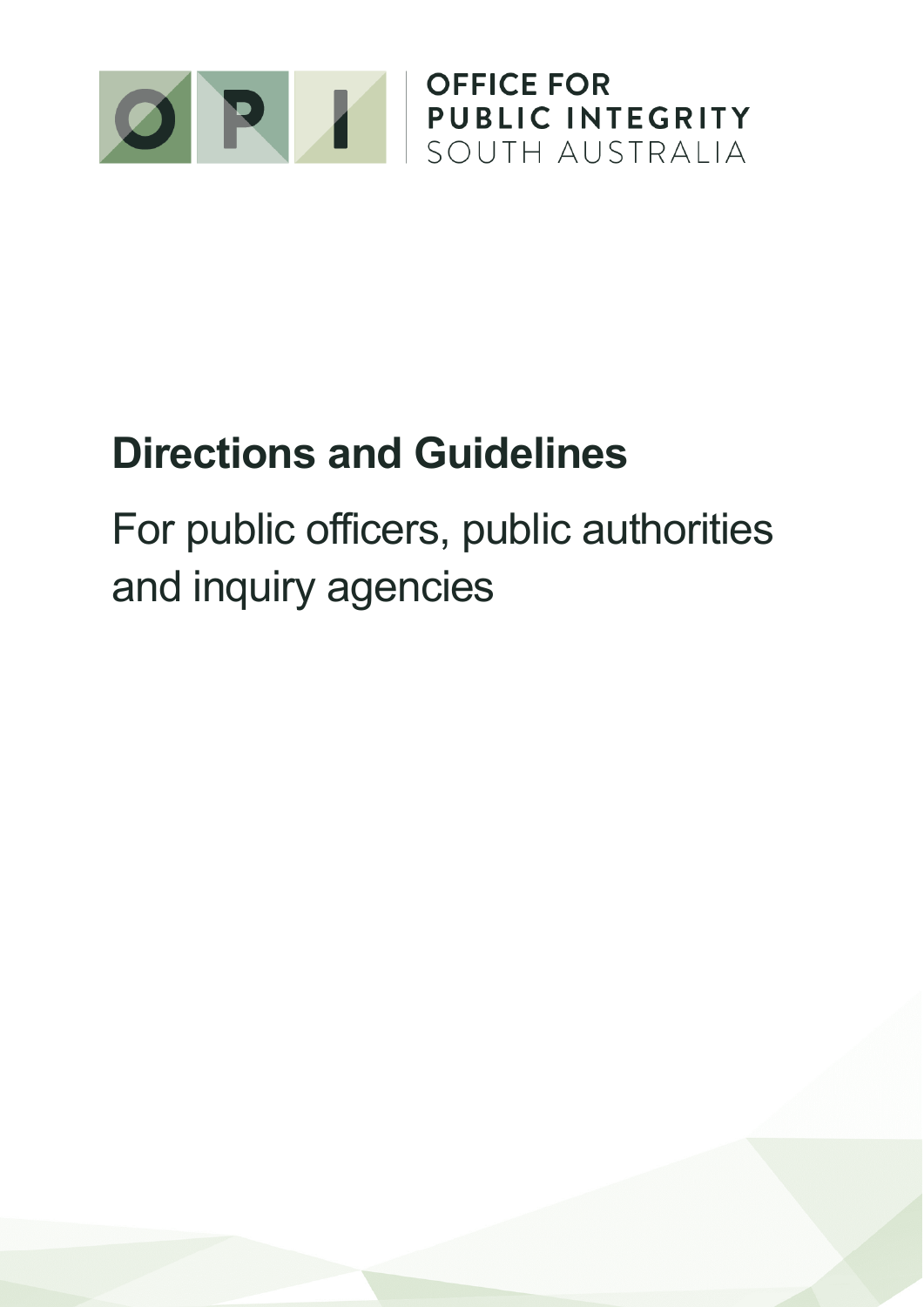## **From the Director**

The *Independent Commission Against Corruption Act 2012* (ICAC Act) imposes mandatory reporting obligations upon persons involved in public administration.

The Office for Public Integrity (OPI) relies upon persons involved in public administration to provide information that helps identify corruption with a view to improving integrity in public administration.

Persons involved in public administration are best placed to identify behaviour and anomalies that might reveal corruption or serious impropriety within an organisation. It is critical to maintaining a strong administration that those involved in public administration report any reasonable suspicions they may have to the appropriate body.

It is essential for every person involved in public administration to understand their reporting obligations and to comply with them.

fottbaurserd

Emma Townsend Director, Office for Public Integrity

2022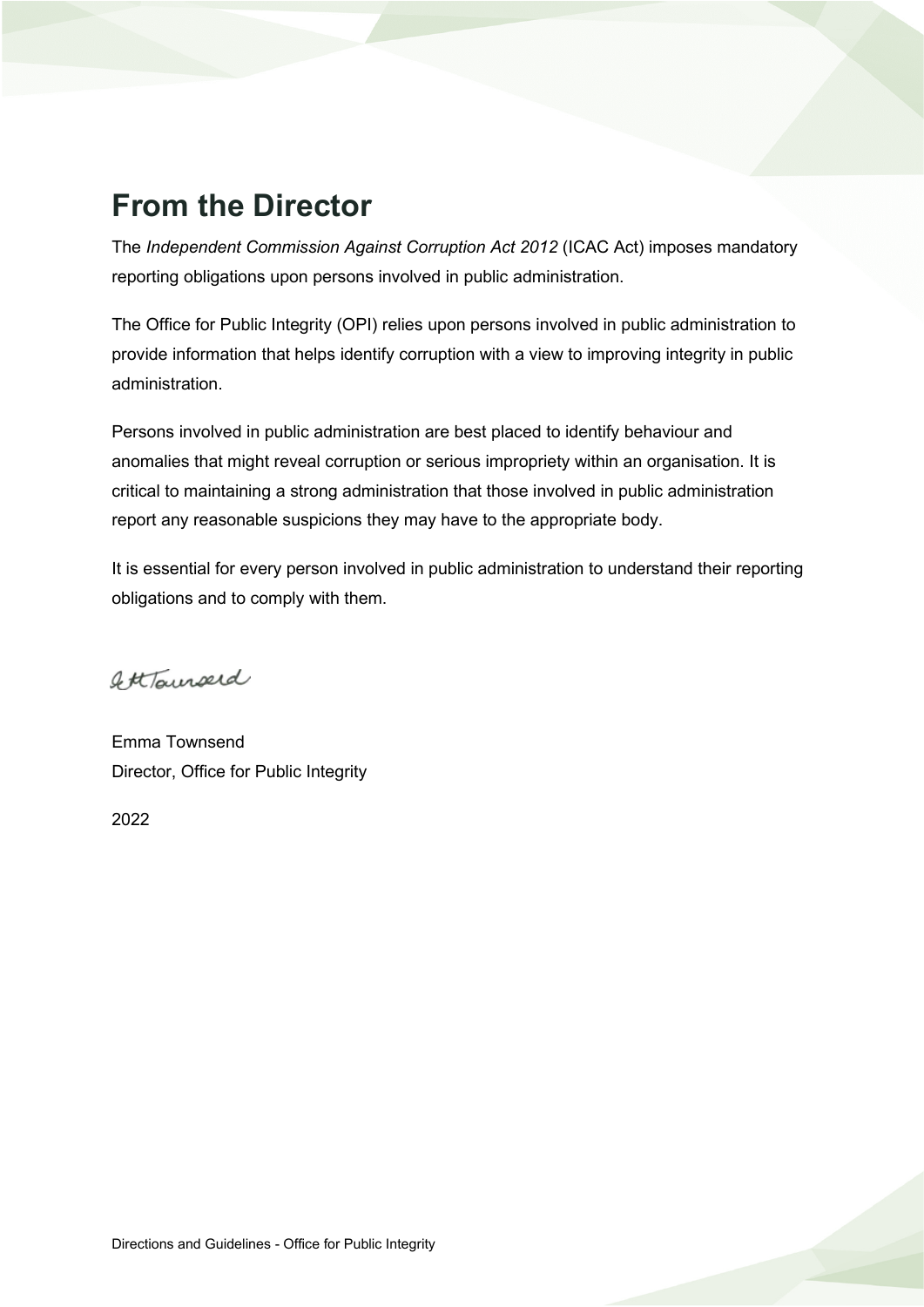# **Reporting obligations**

These Directions and Guidelines are issued by the Director, pursuant to section 18B of the ICAC Act.

Subject to the below, a public officer, public authority or inquiry agency must make reports to the OPI in accordance with these Directions and Guidelines.

These Directions and Guidelines apply to 'public officers', 'public authorities' and 'inquiry agencies'. Each of these terms is separately defined under the ICAC Act (and those definitions are included at the end of these Directions and Guidelines).

A public authority or an inquiry agency will either also be a public officer, or be comprised of, or act through, public officers. These Directions and Guidelines are therefore addressed to public officers on the basis that where a public officer makes a report to the OPI in accordance with these Directions and Guidelines, the corresponding public authority or inquiry agency of which the public officer forms part, will be taken to have complied with their reporting obligations.

These Directions and Guidelines oblige all public officers (unless otherwise stated) to report to the OPI any matter that is reasonably suspected of involving corruption in public administration, that occurred on or after 1 September 2013.

These Directions and Guidelines **do not apply to**:

- A designated officer, for the purposes of the *Police Complaints and Discipline Act 2016* (PCD Act), who reasonably suspects corruption in public administration on the part of another designated officer and who has reported that suspicion to the South Australia Police (SA Police) Internal Investigation Section in accordance with section 12 of the PCD Act.
- A public officer where the information concerning the matter is subject to legal professional privilege or parliamentary privilege
- A judicial officer who has received any information concerning the matter while exercising their judicial functions.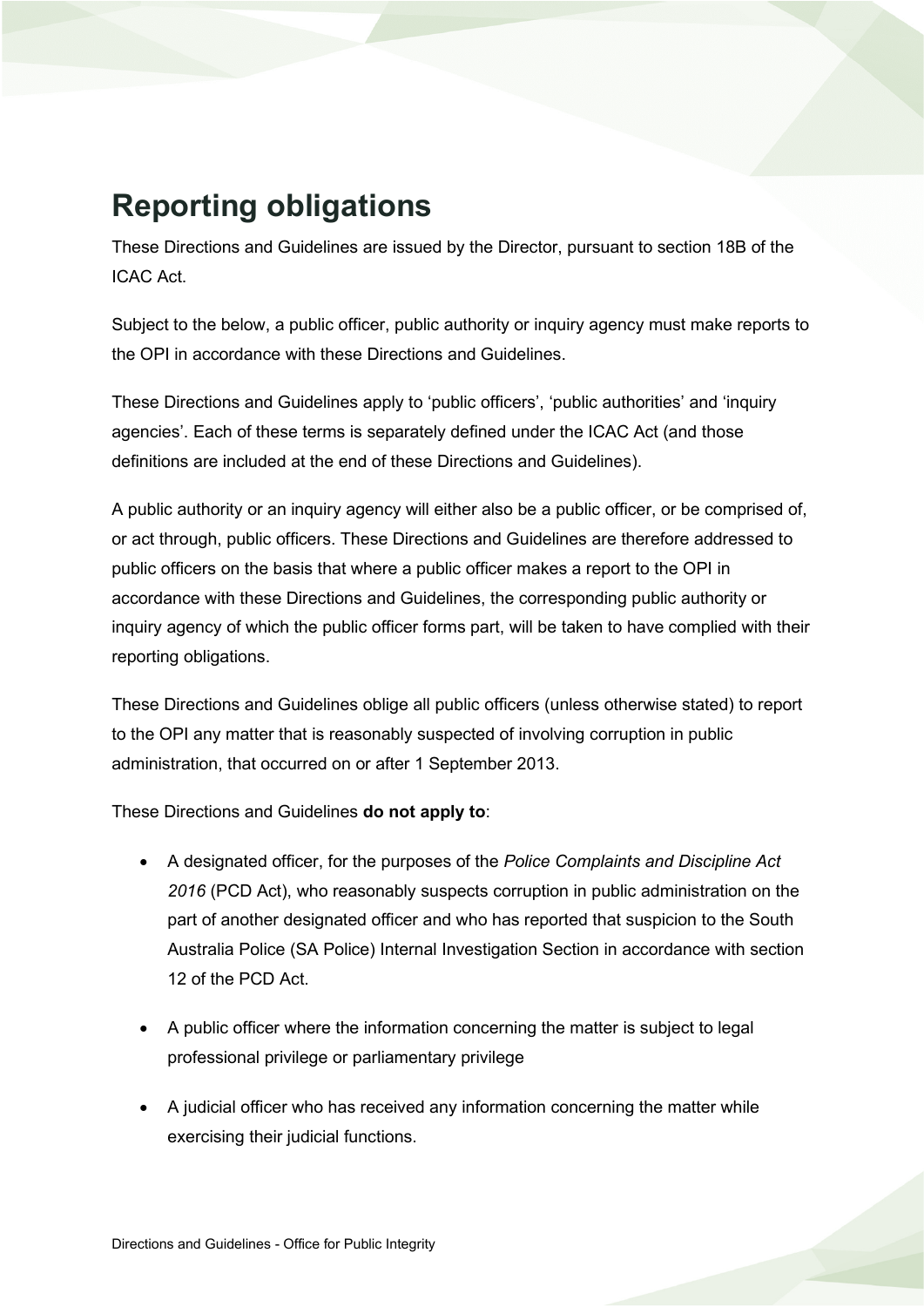- A member of Parliament who has received any information concerning the matter while exercising their functions as a member of Parliament.
- A member of staff of the State Courts Administration Council, where that staff member has received information concerning the matter for a purpose connected with the exercise of a judicial or administrative function by a judicial officer.
- The Solicitor-General and the Solicitor-General's staff, where information concerning the matter has been received by the Solicitor- General or the Solicitor-General's staff for a purpose connected with the giving of legal advice to the Attorney-General.
- The Crown Solicitor and the Crown Solicitor's staff, where information concerning the matter has been received by the Crown Solicitor or the Crown Solicitor's staff for a purpose connected with the giving of legal advice to the Crown.
- The Director of Public Prosecutions and the Director of Public Prosecutions' staff, where information concerning the matter has been received by the Director of Public Prosecutions or the Director of Public Prosecutions' staff for a purpose connected with the giving of legal advice to the Crown or conducting a prosecution.
- The Directions and Guidelines that follow should be read in conjunction with these reporting obligations.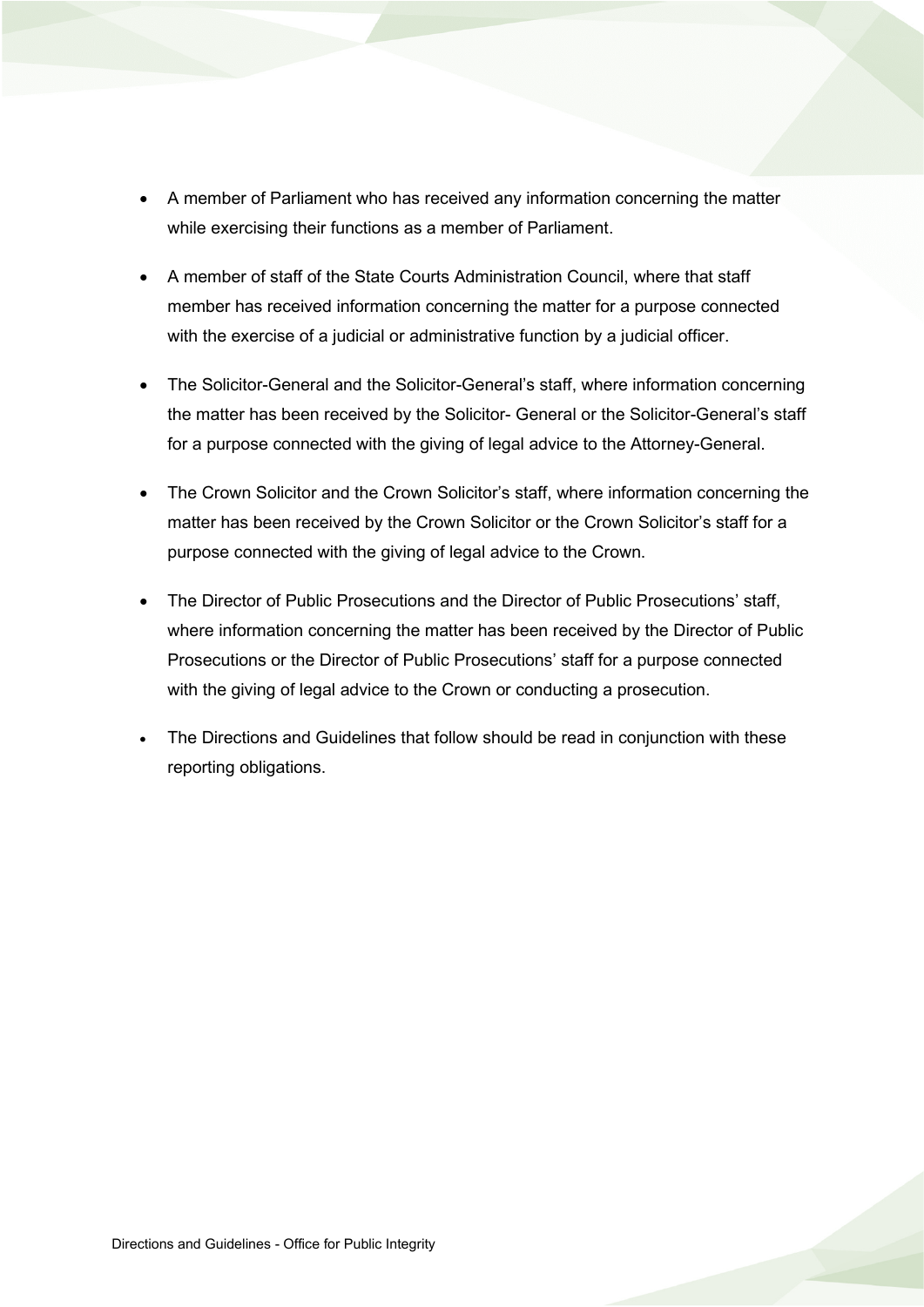### **Directions and Guidelines for Public Officers**

A public officer must report to the OPI any matter that they reasonably suspect involves corruption in public administration unless the public officer knows that the conduct has already been reported to the OPI.

A public officer must report to the OPI as soon as practicable after they form a reasonable suspicion as to the matter.

A public officer's report to the OPI should:

- include the public officer's identity and the public authority responsible for the public officer; and
- provide the public officer's contact details.

A public officer can make a report to the OPI via the online form on the OPI website: [\(www.publicintegrity.sa.gov.au\)](http://www.publicintegrity.sa.gov.au/)

#### What to include in a report

The report must:

- provide details of the matter that the public officer suspects is corruption in public administration
- identify all persons and entities suspected of having been involved
- provide a statement as to how the matter became known to the public officer
- detail any evidence (including any and all documentation that may be relevant to the matter)
- provide the names of persons who can give evidence relevant to the matter.

On occasion, a public officer will make a report to the OPI based on information received from another person. Where a public officer is making a report to the OPI based on information provided by another person, the public officer should consider whether section 8 of the *Public Interest Disclosure Act 2018* (PID Act) applies to protect the identity of that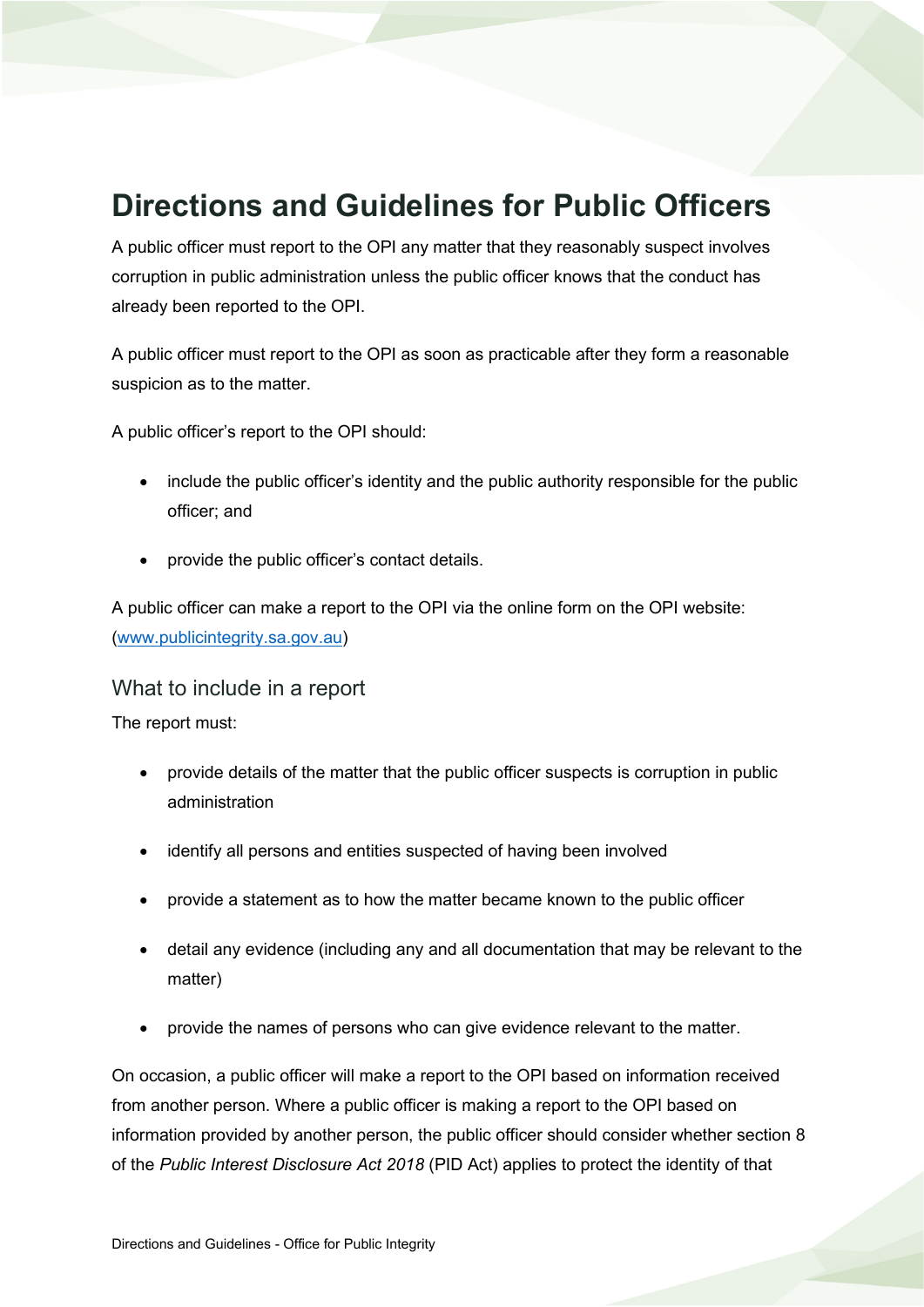other person. Section 8 of the PID Act creates an obligation to keep the identity of a person who makes an appropriate disclosure of public interest information confidential (subject to some exceptions).

#### Forming a reasonable suspicion

Suspicion is a state of mind that requires more than mere conjecture, but which is less than a knowledge or belief as to the existence of relevant events.

A suspicion must have a factual basis.

Whether or not a suspicion is reasonable will depend on the surrounding circumstances.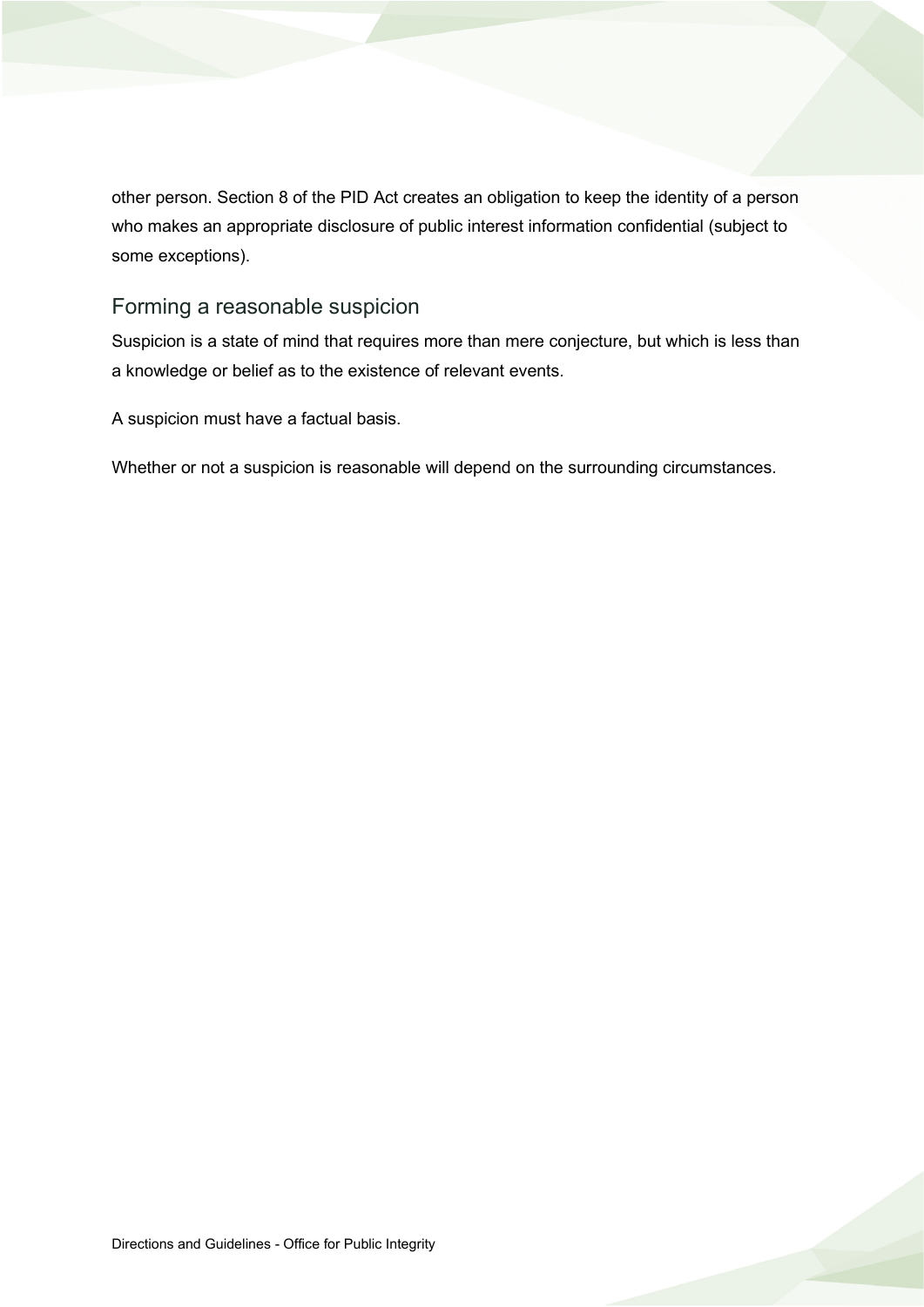### **Relevant statutory definitions**

**Corruption** in public administration is defined by section 5(1) of the ICAC Act and means conduct that constitutes –

- a) an offence against Part 7 Division 4 (Offences relating to public officers) of the *Criminal Law Consolidation Act 1935*, which includes the following offences:
	- i. bribery or corruption of public officers;
	- ii. threats or reprisals against public officers;
	- iii. abuse of public office;
	- iv. demanding or requiring benefit on basis of public office;
	- v. offences relating to appointment to public office; or
- b) an offence against the *Public Sector (Honesty and Accountability) Act 1995* or the *Public Corporations Act 1993*, or an attempt to commit such an offence; or

(ba) an offence against the *Lobbyists Act 2015*, or an attempt to commit such an offence; or

- c) any of the following in relation to an offence referred to in a preceding paragraph:
- d) aiding, abetting, counselling or procuring the commission of the offence;
- e) inducing, whether by threats or promises or otherwise, the commission of the offence;
- f) being in any way, directly or indirectly, knowingly concerned in, or party to, the commission of the offence;
- g) conspiring with others to effect the commission of the offence.

A **Designated Officer** is defined by section 3(1) of the PCD Act.

Designated officer means a person who is-

a) a member of SA Police; or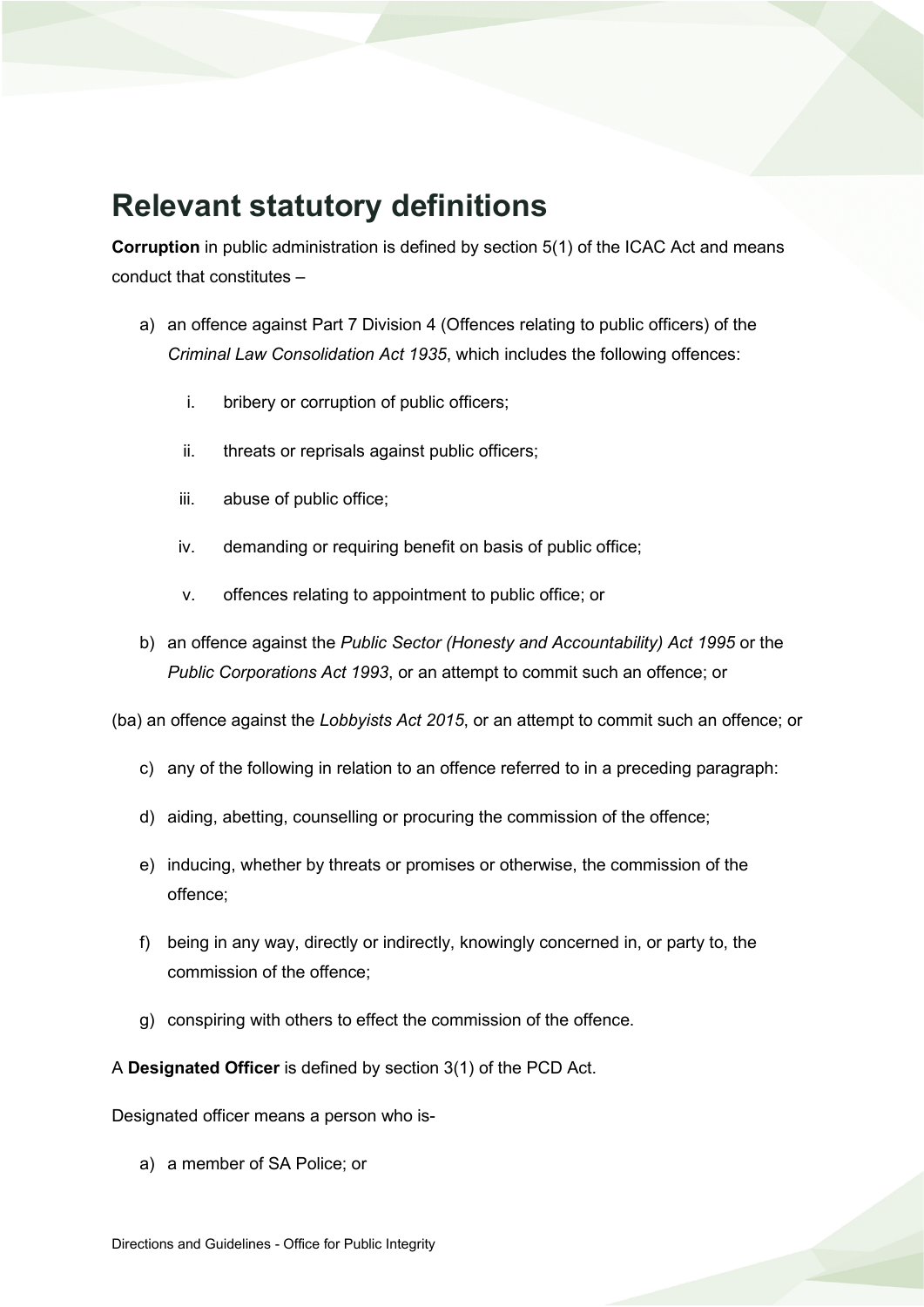- b) a police cadet; or
- c) a special constable.

**An Inquiry Agency** is defined by section 4(1) of the ICAC Act.

An Inquiry Agency, for the purposes of the ICAC Act, means:

- a) The Independent Commission Against Corruption;
- b) The Ombudsman;
- c) The Judicial Conduct Commissioner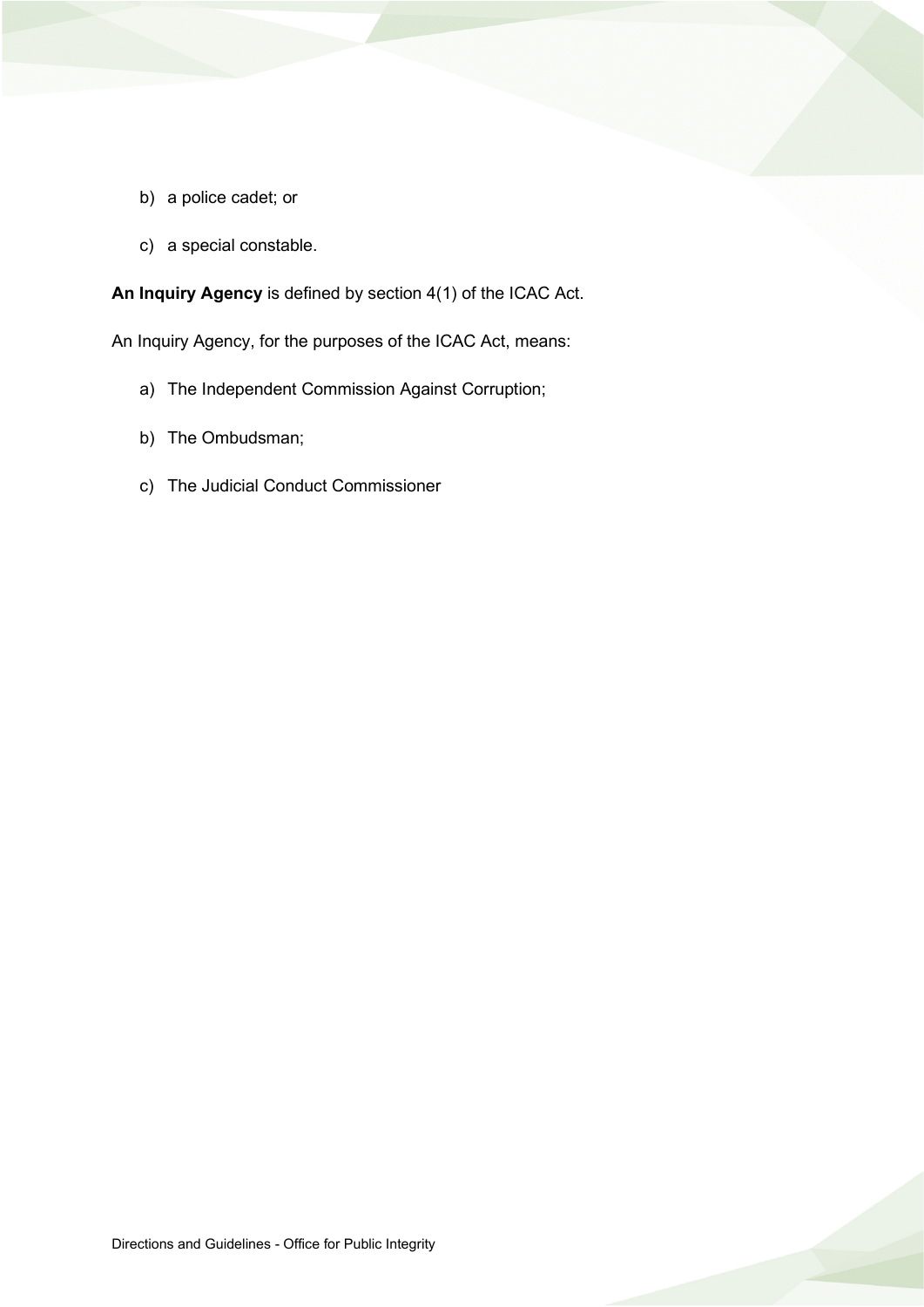# **Public authorities and public officers**

Public authorities and public officers are, for the purposes of the ICAC Act, those authorities and officers listed in Schedule 1 of the ICAC Act, which provides:

| <b>Public officers</b>                                                                                | <b>Public authority</b>                         | <b>Minister</b> |
|-------------------------------------------------------------------------------------------------------|-------------------------------------------------|-----------------|
| Governor                                                                                              | Attorney-General                                | Premier         |
| a person appointed to an<br>office by the Governor                                                    | Governor Attorney-General                       | Premier         |
| a Member of the Legislative<br>Council                                                                | Legislative Council                             |                 |
| an officer of the Legislative<br>Council                                                              |                                                 |                 |
| a person under the separate<br>control of the President of<br>the Legislative Council                 |                                                 |                 |
| a Member of the House of<br>Assembly                                                                  | House of Assembly                               |                 |
| an officer of the House of<br>Assembly                                                                |                                                 |                 |
| a person under the separate<br>control of the Speaker of the<br>House of Assembly                     |                                                 |                 |
| a member of the joint<br>parliamentary service                                                        | <b>Joint Parliamentary Service</b><br>Committee |                 |
| the principal officer of a<br>judicial body<br>a judicial officer that<br>constitutes a judicial body | Attorney-General                                | Premier         |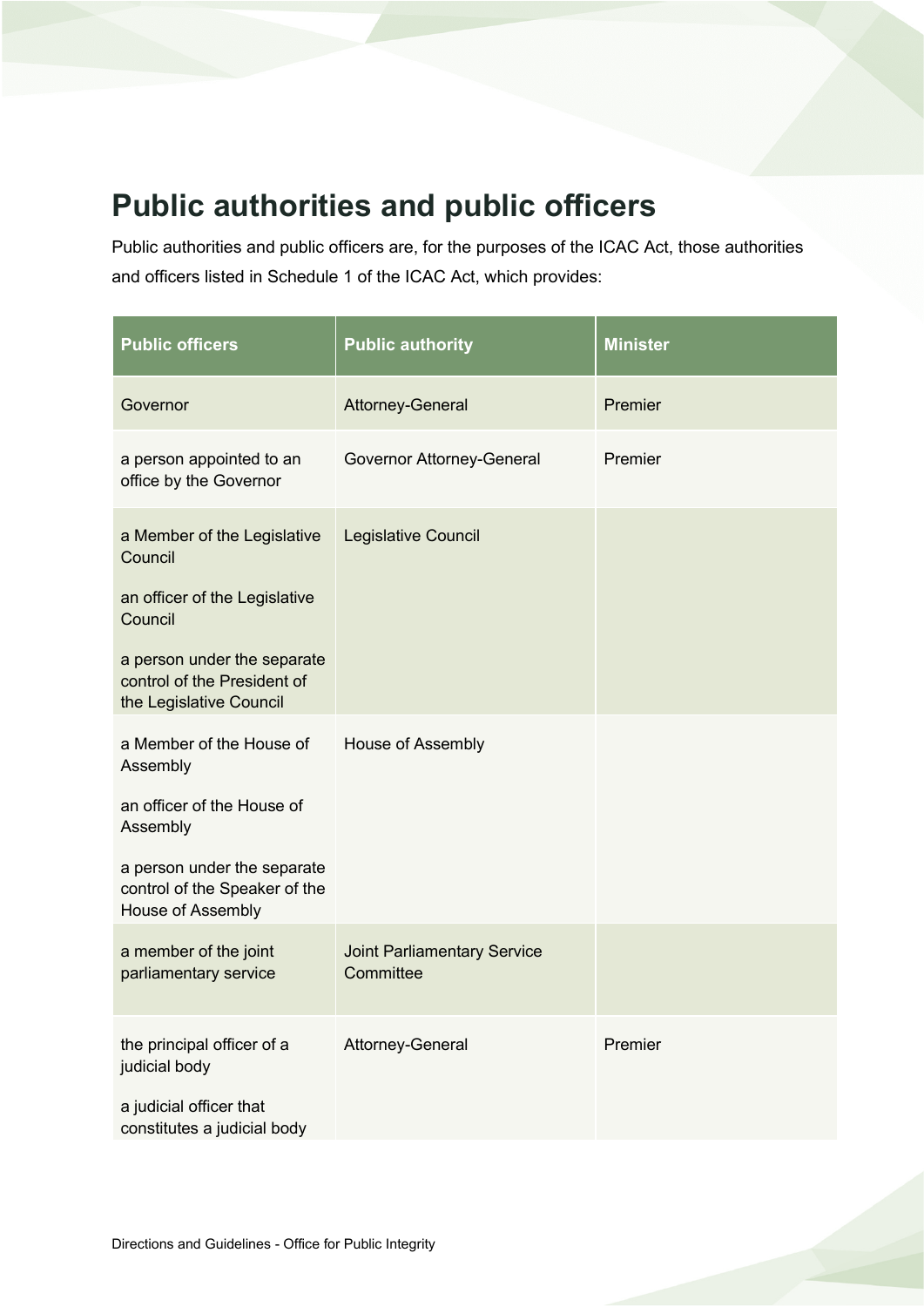| <b>Public officers</b>                                                                                                                                                                                                                                                           | <b>Public authority</b>                                                                                                                                               | <b>Minister</b>                                                                                                                        |
|----------------------------------------------------------------------------------------------------------------------------------------------------------------------------------------------------------------------------------------------------------------------------------|-----------------------------------------------------------------------------------------------------------------------------------------------------------------------|----------------------------------------------------------------------------------------------------------------------------------------|
| a judicial officer (other than<br>a judicial officer who is the<br>principal officer of a judicial<br>body or who constitutes a<br>judicial body)                                                                                                                                | the principal officer of the judicial<br>body of which the judicial officer<br>is a member<br><b>Attorney-General</b>                                                 | Premier                                                                                                                                |
| a member of the staff of the<br><b>State Courts Administration</b><br>Council                                                                                                                                                                                                    | <b>State Courts Administration</b><br>Council                                                                                                                         | Attorney-General                                                                                                                       |
| a person who constitutes a<br>statutory authority or who is<br>a statutory office holder                                                                                                                                                                                         | the Minister responsible for the<br>administration of the Act under<br>which the statutory authority is<br>constituted or the statutory office<br>holder is appointed | Premier                                                                                                                                |
| a person who is a member<br>of the governing body of a<br>statutory authority<br>an officer or employee of a<br>statutory authority or<br>statutory office holder or a<br>Public Service employee<br>assigned to assist the<br>statutory authority or<br>statutory office holder | the statutory authority or statutory<br>office holder                                                                                                                 | the Minister responsible for the<br>administration of the Act<br>constituting the statutory<br>authority or statutory office<br>holder |
| a member of a local<br>government body<br>an officer or employee of a<br>local government body                                                                                                                                                                                   | the local government body                                                                                                                                             | the Minister responsible for the<br>administration of the Local<br>Government Act 1999                                                 |
| the Local Government<br><b>Association of South</b><br>Australia                                                                                                                                                                                                                 | the Minister responsible for the<br>administration of the Local<br>Government Act 1999                                                                                | Premier                                                                                                                                |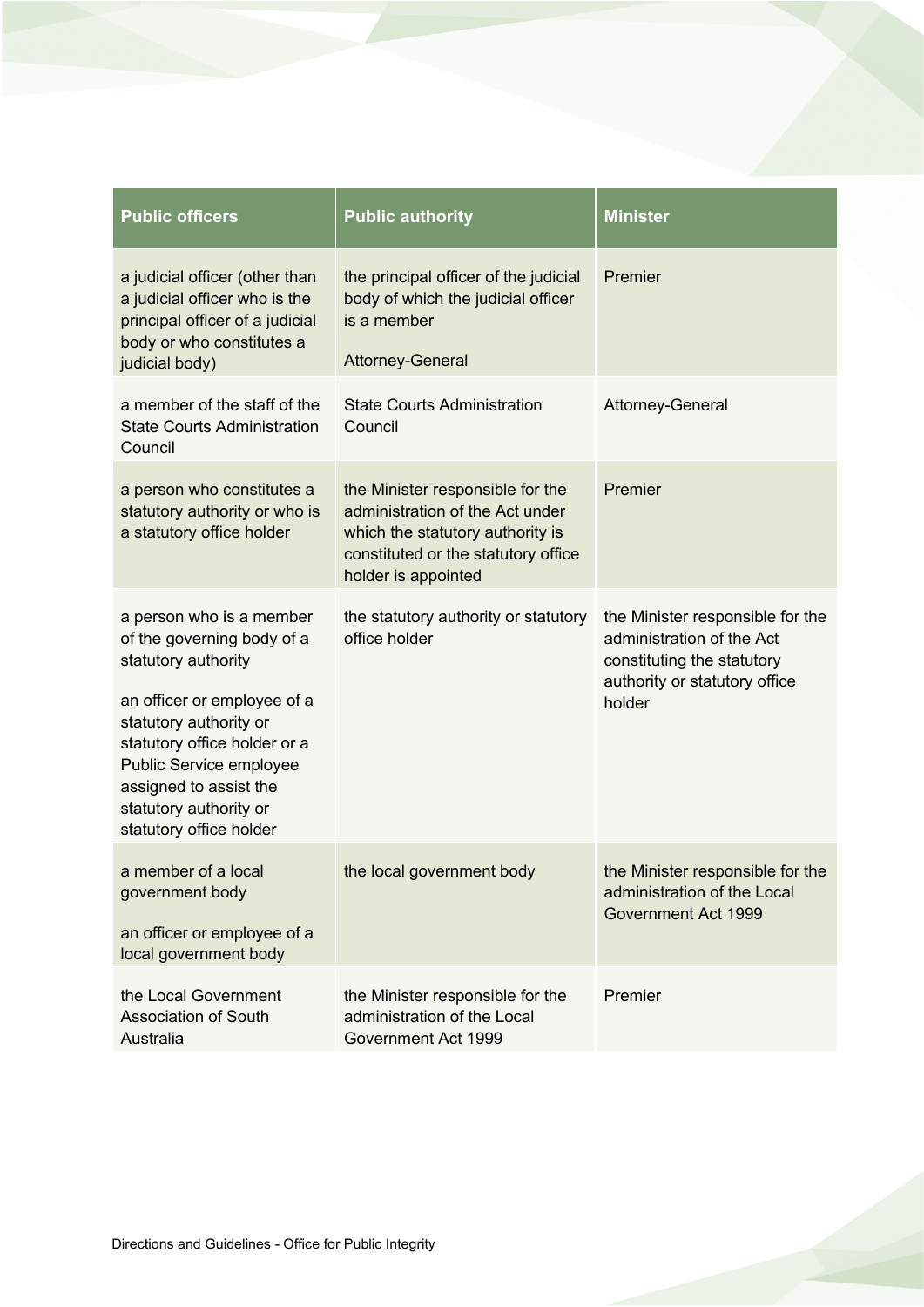| <b>Public officers</b>                                                                                                                                           | <b>Public authority</b>                                                                                         | <b>Minister</b>                                                                                            |
|------------------------------------------------------------------------------------------------------------------------------------------------------------------|-----------------------------------------------------------------------------------------------------------------|------------------------------------------------------------------------------------------------------------|
| a person who is a member<br>of the governing body of the<br><b>Local Government</b><br><b>Association of South</b><br>Australia<br>an officer or employee of the | the Local Government<br><b>Association of South Australia</b>                                                   | the Minister responsible for the<br>administration of the Local<br>Government Act 1999                     |
| <b>Local Government</b><br><b>Association of South</b><br>Australia                                                                                              |                                                                                                                 |                                                                                                            |
| the chief executive of an<br>administrative unit of the<br><b>Public Service</b>                                                                                 | the Minister responsible for the<br>administrative unit                                                         | Premier                                                                                                    |
| a Public Service employee<br>(other than a chief<br>executive)                                                                                                   | the chief executive of the<br>administrative unit of the Public<br>Service in which the employee is<br>employed | the Minister responsible for the<br>administrative unit                                                    |
| a police officer                                                                                                                                                 | <b>Commissioner of Police</b>                                                                                   | the Minister responsible for the<br>administration of the Police Act<br>1998                               |
| a protective security officer<br>appointed under the<br><b>Protective Security Act 2007</b>                                                                      | <b>Commissioner of Police</b>                                                                                   | the Minister responsible for the<br>administration of the Protective<br>Security Act 2007                  |
| an officer or employee<br>appointed by the Chief<br>Executive under the<br><b>Education and Children's</b><br>Services Act 2019                                  | the Chief Executive under the<br><b>Education and Children's</b><br>Services Act 2019                           | the Minister responsible for the<br>administration of the Education<br>and Children's Services Act<br>2019 |
| a person appointed by the<br><b>Premier under the Public</b><br>Sector Act 2009                                                                                  | Premier                                                                                                         | <b>Attorney-General</b>                                                                                    |
| a person appointed by the<br>Minister under the Public<br>Sector Act 2009                                                                                        | the Minister responsible for the<br>administration of the Public<br>Sector Act 2009                             | Premier                                                                                                    |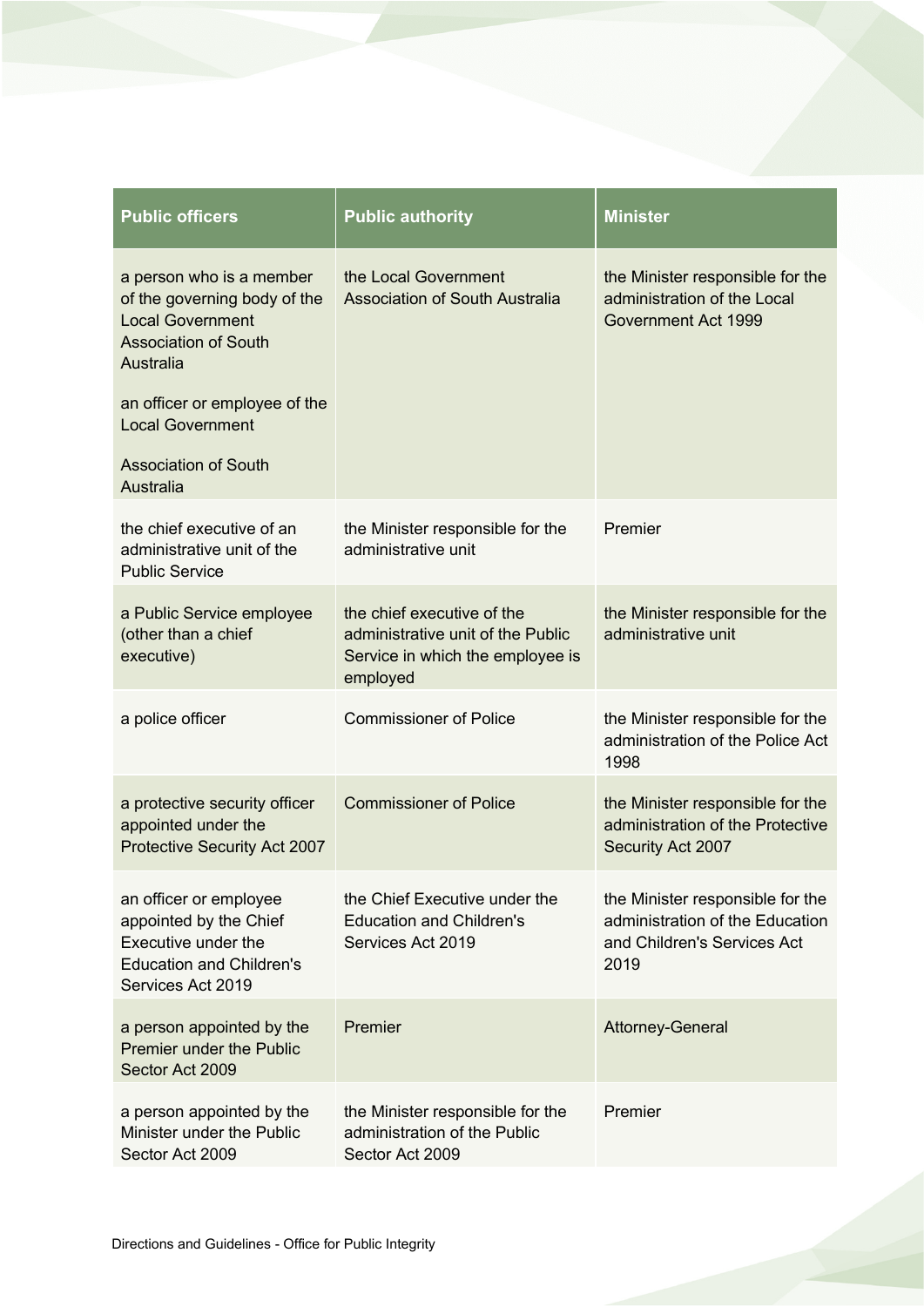| <b>Public officers</b>                                                                                                            | <b>Public authority</b>                                                                                           | <b>Minister</b>                                                                                                 |
|-----------------------------------------------------------------------------------------------------------------------------------|-------------------------------------------------------------------------------------------------------------------|-----------------------------------------------------------------------------------------------------------------|
| any other public sector<br>employee                                                                                               | the public sector agency that<br>employs the employee                                                             | if the public sector agency is<br>the Premier, the Attorney-<br>General                                         |
|                                                                                                                                   |                                                                                                                   | if the public sector agency is a<br>Minister other than the<br>Premier, the Premier                             |
|                                                                                                                                   |                                                                                                                   | in any other case, the Minister<br>responsible for the public<br>sector agency or the Premier                   |
| a person to whom a function<br>or power of a public<br>authority or a public officer<br>is delegated in accordance<br>with an Act | the public authority or the public<br>authority responsible for the<br>public officer (as the case<br>requires)   | if the public authority is the<br>Premier, the Attorney-General                                                 |
|                                                                                                                                   |                                                                                                                   | if the public authority is a<br>Minister other than the<br>Premier, the Premier                                 |
|                                                                                                                                   |                                                                                                                   | in any other case, the Minister<br>responsible for the public<br>authority                                      |
| a person who is, in<br>accordance with an Act,<br>assisting a public officer in<br>the enforcement of the Act                     | the public authority responsible<br>for the public officer                                                        | the Minister responsible for the<br>public authority                                                            |
| a person performing<br>contract work for a public<br>authority or the Crown                                                       | if the work is performed for a<br>public authority, the public<br>authority or, in any other case,<br>the Premier | the Minister responsible for the<br>public authority                                                            |
| a person declared by<br>regulation to be a public<br>officer                                                                      | the person declared by regulation<br>to be the public authority<br>responsible for the public officer             | the Minister declared by<br>regulation to be responsible for<br>the public authority and its<br>public officers |